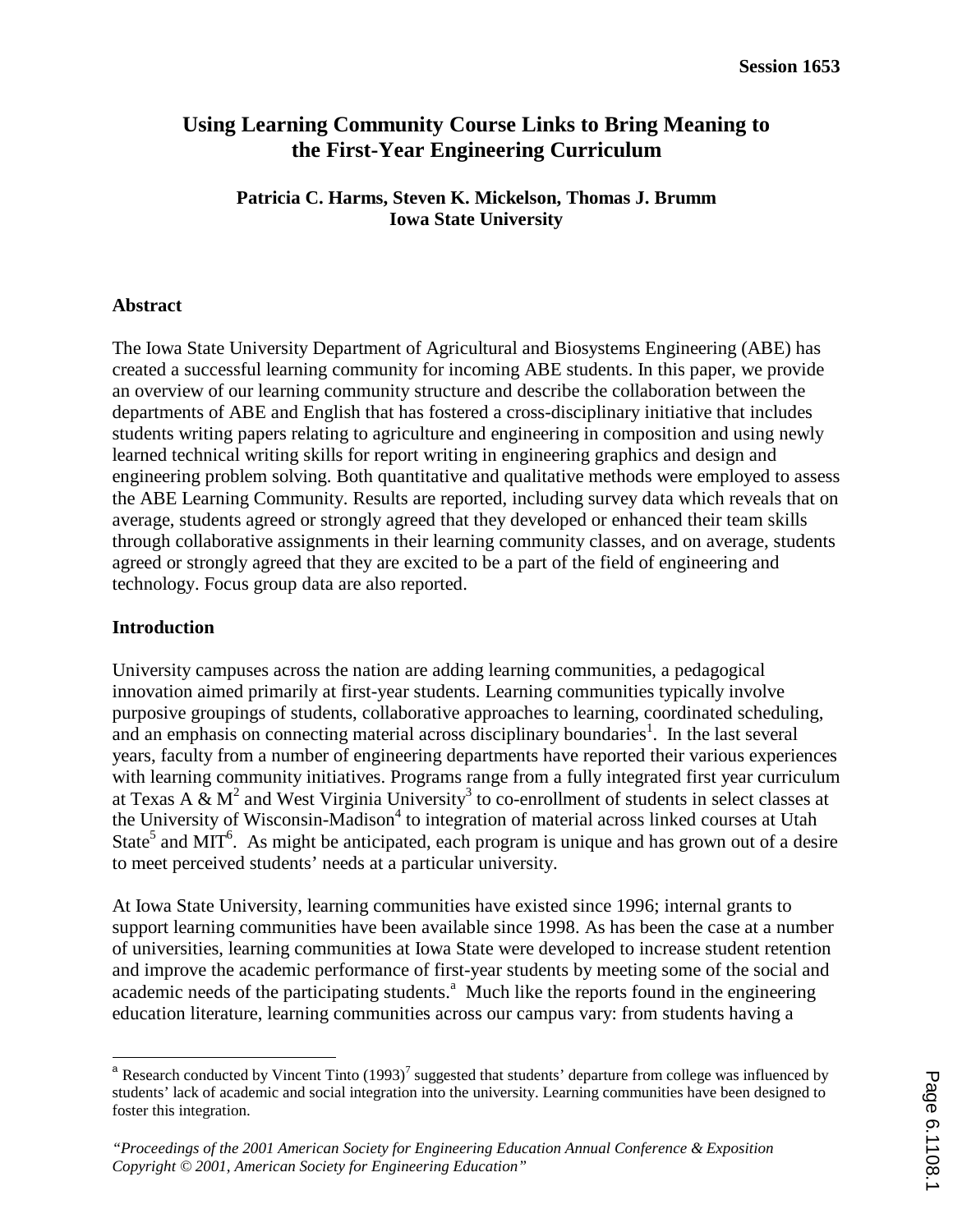common schedule or group of classes to students living together in one residence hall to special activities designed to enhance career exploration. The Agricultural and Biosystems Engineering Learning Community (ABE LC) is of particular interest due to the impressive impact it has had on student retention<sup>b</sup> (from 47.6 percent for the 1997/1998 academic year to 86.2% for the 1999/2000 academic year) and due to assessment data, which reveals students' overwhelming satisfaction with the program. In fact, a group of first-year students from the 1999-2000 academic year were so impressed with the program that they requested a sophomore version of the learning community (LC). We accommodated this request.

In the following paper, we will briefly describe our current LC arrangement, which is now in its second year of implementation. We will focus primarily upon the linked courses in our curriculum. In addition, we will report findings from our assessment of the 1999-2000 academic year, as well as the fall 2000 semester.

## **Overview of the ABE Learning Community Initiative**

The Department of Agricultural and Biosystems Engineering (ABE) at Iowa State University administers two separate curricula, the Agricultural Engineering (AE) curriculum in the College of Engineering, and the Agricultural Systems Technology (AST) curriculum in the College of Agriculture. The learning community was designed to enhance our students' academic and social lives, in addition to providing an opportunity for students from our two majors to have at least one class together (first-year composition). Comprehensive objectives, as well as specific ABE LC objectives, have been designed to help guide our program development and on-going assessment.

## *ABE Learning Community Objectives*

We established the following comprehensive objectives for the ABE LC initiative:

- To build community for entering first-year students within the Agricultural Engineering (AE) and Agricultural Systems Technology (AST) curricula
- To increase the retention of the first-year students in the AE and AST programs
- To increase recruitment of students into the ABE curricula, especially underrepresented students (women and minorities)
- To enhance learning and team skills using collaborative, learning-based educational methodology in the learning community courses
- To improve written communication skills by creating a writing link between the first-year composition courses and other technical courses in the AE and AST curricula

Specific objectives for the ABE LC were also identified:

- To build excitement for the fields of engineering and technology
- To increase student involvement within the department of ABE
- To increase student interaction with the ABE faculty
- To increase student interaction with ABE upper-level students

 $\overline{a}$ <sup>b</sup> Retention is defined as first-time/first-semester agricultural engineering (AE) college students who have remained in the AE curriculum through the tenth day of the first-semester of their sophomore year.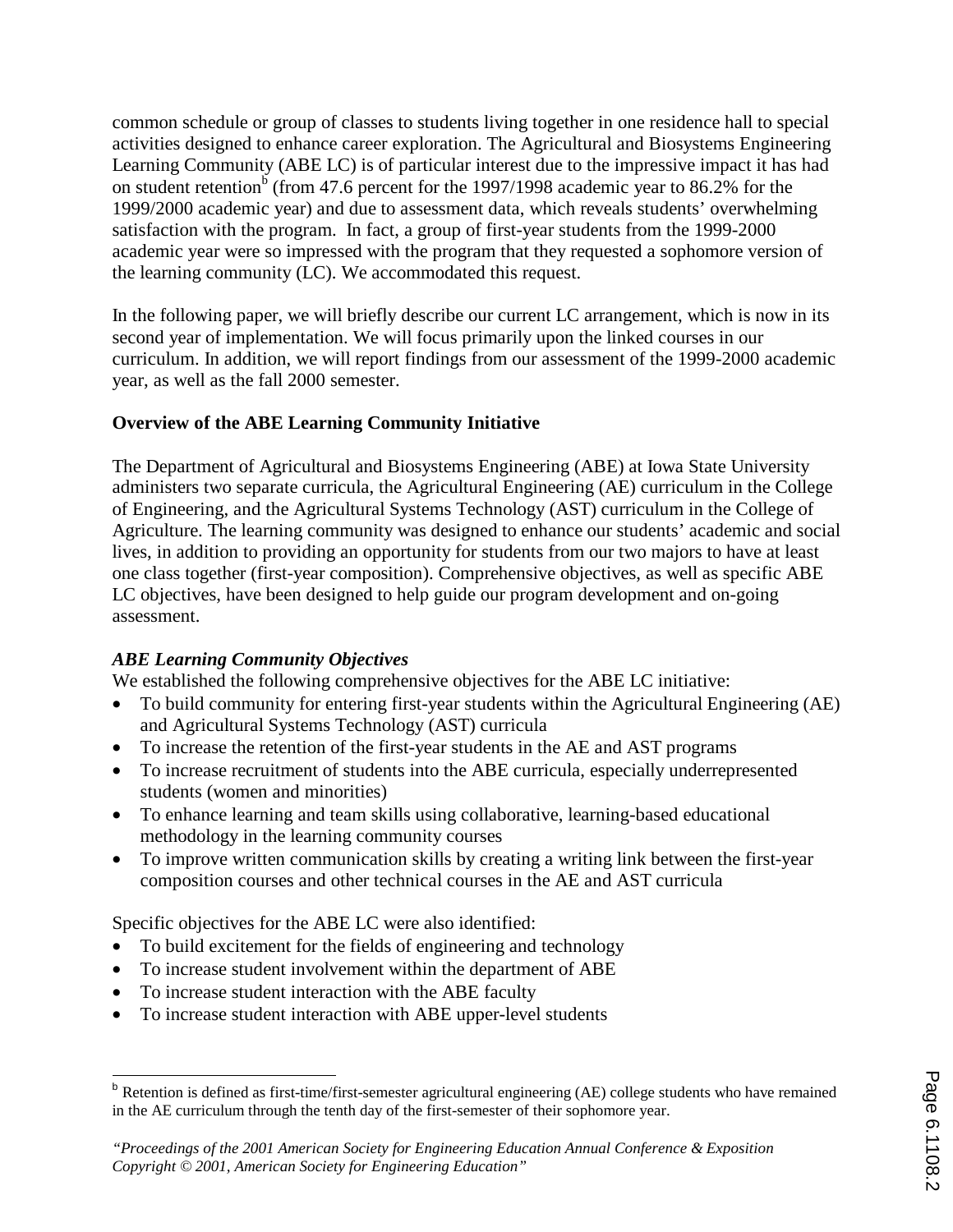- To have students learn about the differences between the options within the AE and AST curricula
- To develop team skills through the use of collaborative, learning-based assignments
- To introduce students to various problems (areas of interest) within the agricultural engineering and technology field
- To experience hands-on laboratories related to the AE and AST options
- To increase involvement in professional societies and student branches
- To introduce technical writing skills during the first year of study
- To make first-year composition courses more meaningful to students
- To establish career development/job preparation
- To receive academic guidance related to curriculum issues

# *Learning Community Course Links*

Course links have been designed to be the primary support for our LC. By having students take a common set of linked courses, we hope to create community and meaning for our incoming firstyear students. Students must enroll for two of the three classes in the learning community core in order to participate.

# *AE First-Year Learning Community Core*

Fall 1999 & 2000

- Engr 101  $(R \text{ cr.})^c$  Engineering Orientation for AE Students
- Engr 170 (3 cr.) Engineering Graphics and Design
- Engl 104 (3 cr.) First-Year Composition I (course link with Engr 170)

# Spring 2000 & 2001

- A E 110 (1 cr.) Experiencing Agricultural  $\&$  Bioystems Engineering
- Engr 160 (3 cr.) Engineering Problem Solving with Computational Laboratory
- Engl 105 (3 cr.) First-Year Composition II (course link with AE 110/Engr 160)

English 104 and English 105 are the two classes in the learning community that not all students are required to take due to university placement policies. At Iowa State University (ISU), students are placed into first-year composition based on their ACT scores; therefore, many of our students majoring in engineering test out of English 104 due to their high ACT scores. In addition, some students bring college credit for English when they matriculate from high school; therefore, not all ABE students take English 104 or even English 105 at ISU. During the fall 1999 semester, AST and AE students were placed in the same section of English 104, a strategy needed to fill one section of English (26 students). We also hoped that combining AE and AST students into one section of English 104 would create community between these two groups of students. During the spring 2000 semester, the AE students were all placed in one section of English 105 (ultimately 24 students). All four of the engineering courses are offered as ABE sections and are primarily taught by ABE faculty. Tutoring for math and physics courses is also provided for AE LC participants.

 $\overline{a}$ <sup>c</sup> R cr. is an abbreviation for *required credit*. Engineering 101 is a course that all engineering students must take, but it is a course for which students receive no formal course credit.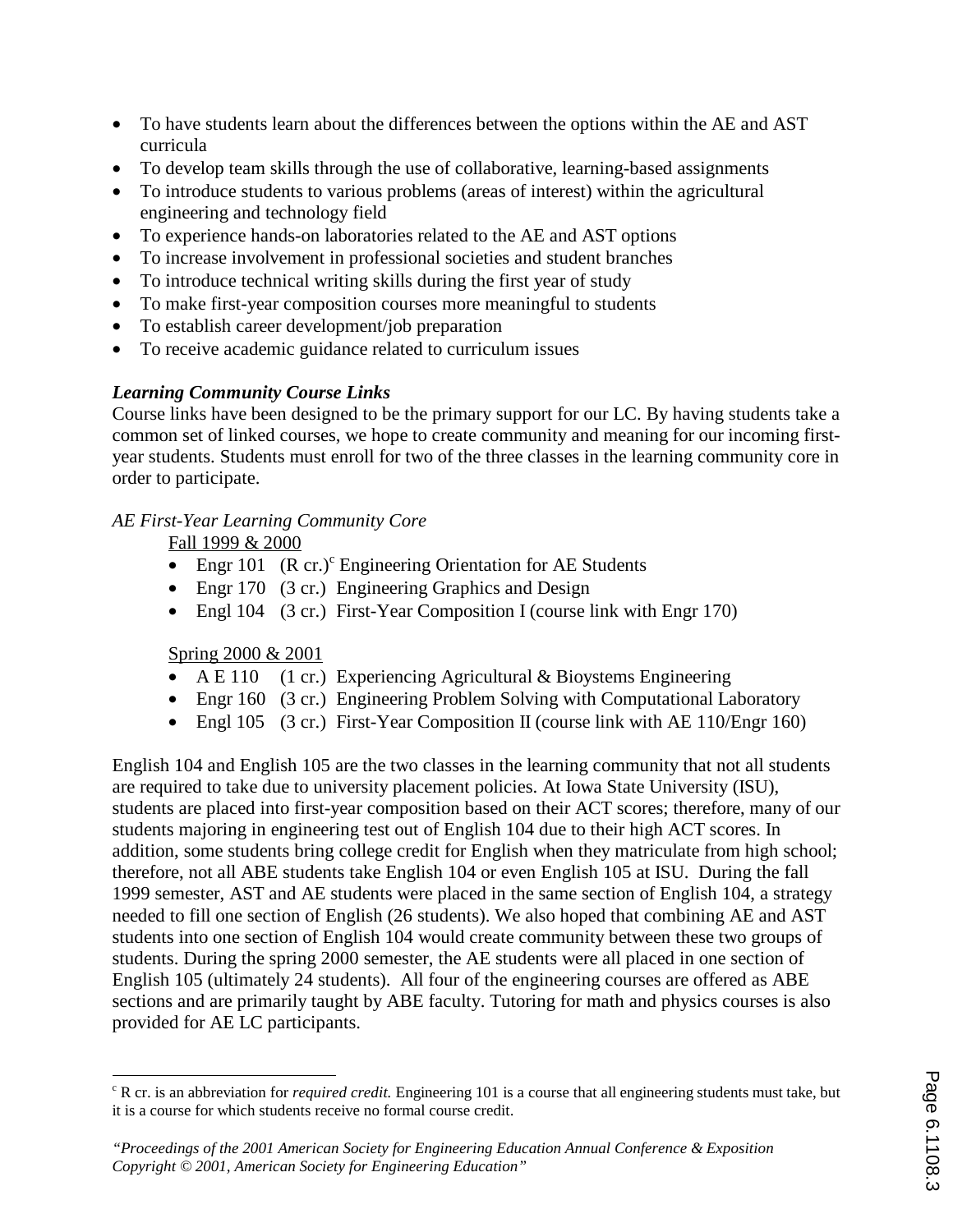## *Link with the English Department*

We felt a link between engineering and English would allow ABE students to address their communication competency at an early stage in their programs. To achieve this objective, we worked with the Department of English to link special sections of two first-year composition courses (English 104 and English 105) with the ABE curricula. Ultimately, composition courses were created that have an agricultural and biosystems engineering and technology theme underlying the composition curricula. These specialized composition courses allow ABE students to read and write about subjects related to their major, instead of the more general topics common in first-year composition courses. In addition, the curricula for the engineering courses were adjusted to incorporate an increased emphasis on writing. We strove to create an environment where writing is introduced as an important life skill, the type of environment endorsed by the Boyer Commission<sup>8</sup>.

Prior to the beginning of the 1999 Fall Semester, the English and engineering instructors of the proposed linked courses met to develop LC goals and objectives related to this new initiative. Five ABE LC objectives that related to first-year composition were created and are listed below:

- To begin to understand the integrated nature of communication within the agricultural engineering and technology profession
- To learn academic writing processes, techniques, and skills
- To learn basic technical writing skills
- To begin to understand the concept of audience analysis
- To learn social skills related to team building and team success

These objectives were in addition to the more traditional first-year composition objectives that are common to most first-year composition courses at Iowa State University: to develop strategies for reading critically, to increase analytical skills applied to professional disciplinary discourses, to develop strategies to revise your [the student's] own writing, to adapt your [the student's] writing to specific purposes and readers, to use a variety of informational sources, to use a variety of organizational strategies, and to avoid errors that distract or confuse readers.

## *Learning Community Mentors*

In an effort to help meet our objectives (specifically, to build community within the department, to increase student interaction with upper-level ABE students, to build excitement for the fields of engineering and technology, and to receive academic guidance), learning community mentors were hired to assist with each of the AE core groupings listed above. The students were paid through funds from a university grant. The responsibilities for the student mentors included:

- Attending one of the core group classes each week
- Participating in group activities in and outside the classroom
- Answering academic/curriculum questions
- Referring students to the correct academic resources
- Coordinating out-of-class activities
- Providing feedback on classroom assignments
- Providing in-class guidance when appropriate
- Meeting with the core group coordinator once a week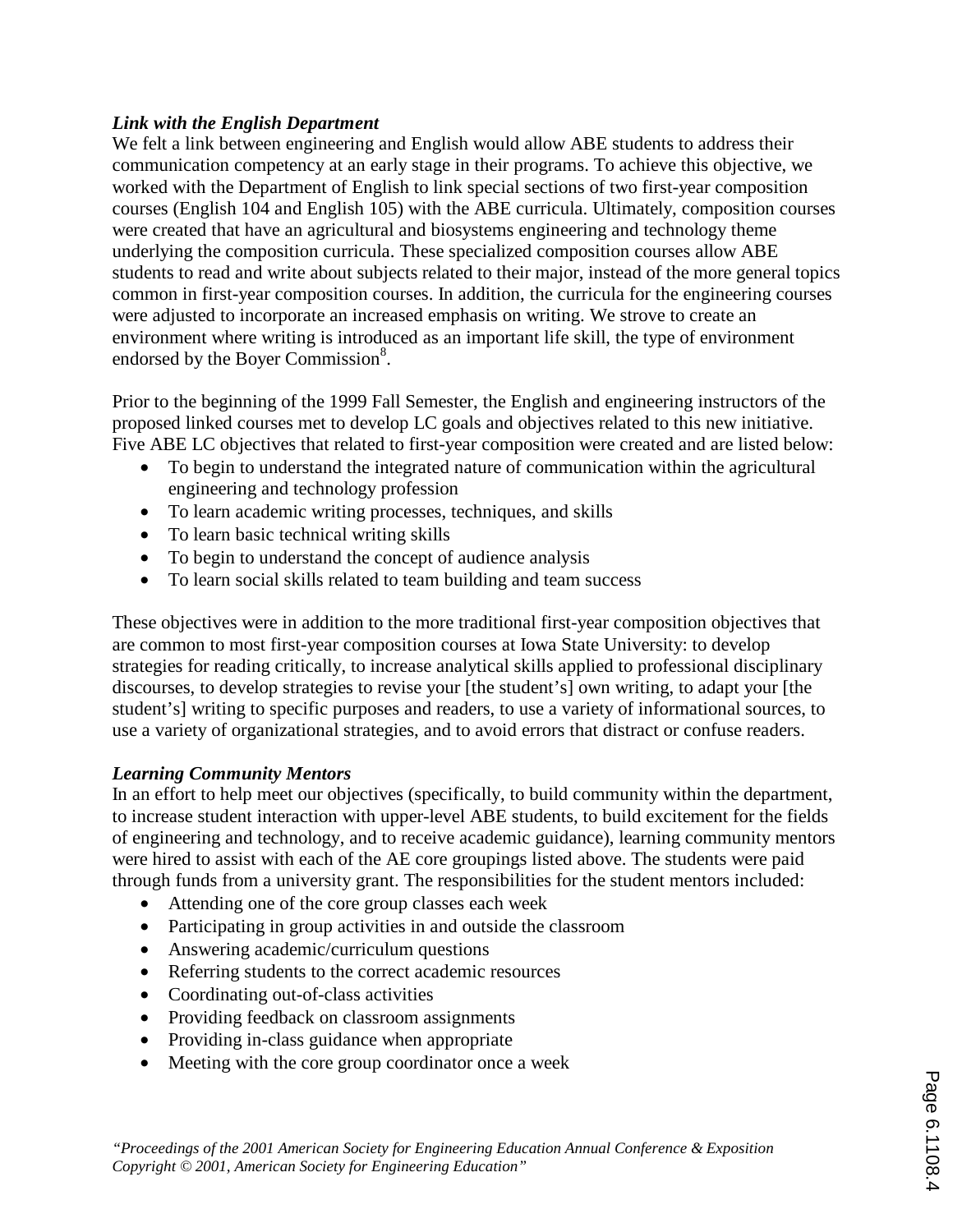## **Assessment of the Learning Community Goals and Objectives**

In order to measure that our LC objectives were (and are) being met, on-going assessment has been an integral aspect of our ABE LC initiative. Both quantitative and qualitative data have been gathered.

### *Survey Results*

A post-survey was conducted at the end of the 1999-2000 academic year to evaluate students' perceptions and attitudes related to each of the specific ABE LC objectives specified at the beginning of the year. The survey included questions about the students' overall learning community experience, as well as their experience with the English 104 and English 105 course links. All 37 AE students who participated in the LC responded to the general survey. All eleven AE students who had taken the linked English 104 course responded to the English 104 questions, and all 24 AE students who had taken English 105 linked course responded to the English 105 questions. Results are shown in Figures 1 through 3.

**Meeting Specific ABE LC Objectives.** Figure 1 shows the average responses to the ABE learning community statements related to each of the specific ABE LC objectives. A response of a 3 or higher is considered a success in meeting that specific objective. The responses for all LC statements are higher than a 3, demonstrating the success of the ABE LC efforts. The highest responses were a 3.41 for statements 8 and 11. (Statement 8: "I have experienced hands-on laboratories related to the AE option." Statement 11: "I have received support from the ABE faculty this year.") The responses for both of these statements helps to confirm that the students have noticed increased activity by the ABE faculty in labs and in other LC activities. The lowest response was a 3.11 for the statement "I have become involved in a professional society or a student organization" (statement 9). This suggests that more emphasis could be made to inform students about the benefits of being involved in professional society or club activities.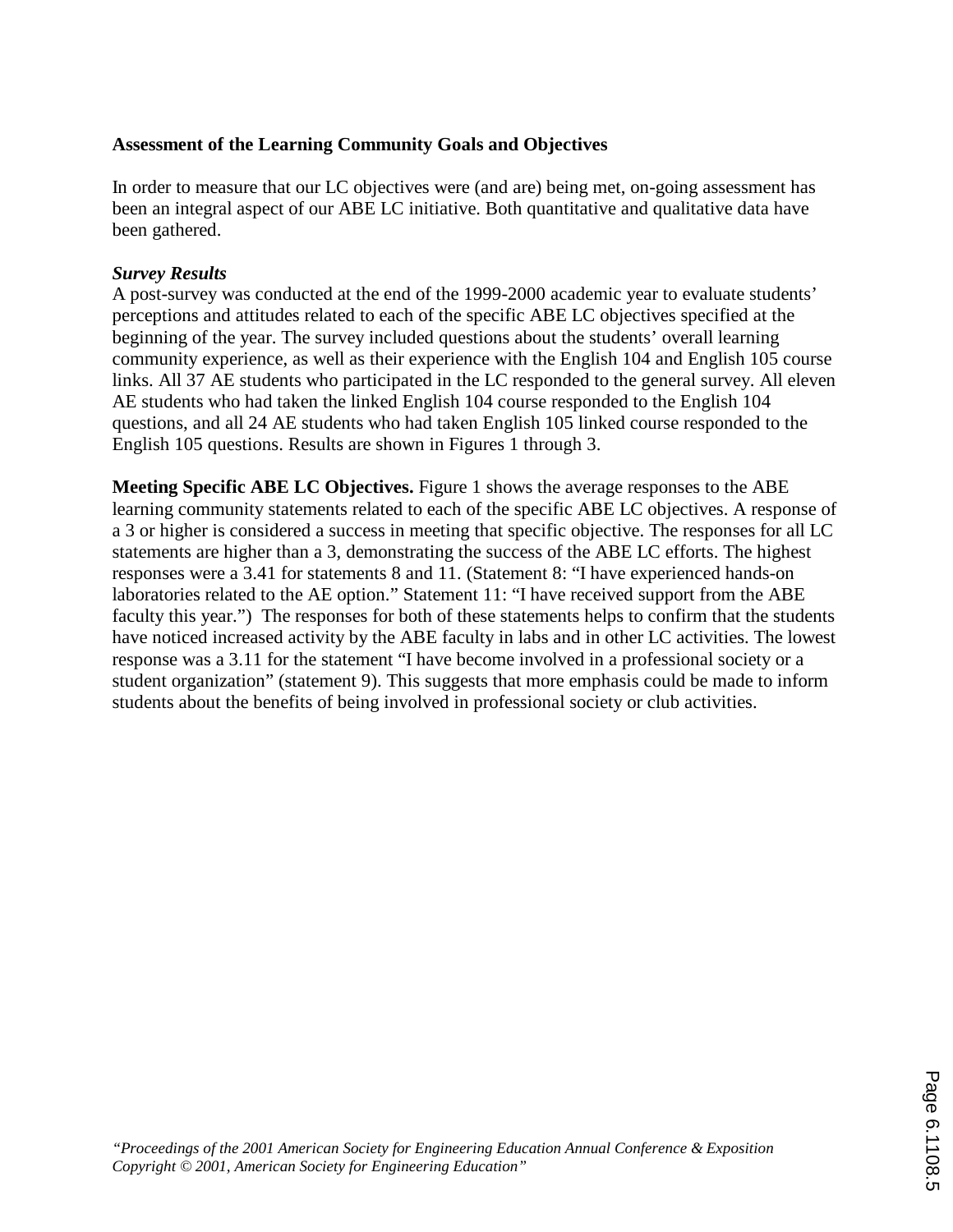

**Meeting Specific ABE LC Objectives**

**Figure 1.** Average responses ( $N=37$ ) to the following ABE learning community statements ( $1 =$  strongly disagree;  $2 =$  disagree;  $3 =$  agree;  $4 =$  strongly agree):

- 1. I am excited to be a part of the field of engineering and technology.
- 2. I have been involved with the ABE Department this year.
- 3. I have interacted with the ABE faculty this year.
- 4. I have interacted with upper-level ABE students this year.
- 5. I understand the differences between the options within the AE or AST curriculum.
- 6. I have developed or enhanced my team skills through collaborative assignments in my learning community classes.
- 7. I have been introduced to various problems (areas of interest) within the ag engineering and technology field.
- 8. I have experienced hands-on laboratories related to the AE or AST options.
- 9. I have become involved in a professional society or a student organization.
- 10. I have learned technical writing skills this year.
- 11. I have received support from the ABE faculty this year.
- 12. I have received guidance related to curriculum issues.

**Engl 104/Engr 170/Engr 101 Link.** Average responses for the English 104 link are shown in Figure 2. Once again, each response is above a 3. The highest response in Figure 2 was for statement 1. (Statement 1: "My English instructor explicitly referred to another faculty member or course in my schedule.") The instructors for the linked courses often referred to each other in class in an effort to make students more aware of the coordinated courses and the relationship of the material; the students apparently were listening. The lowest response was for statement 5 (Statement 5: "My English class helped me to understand ideas and information presented in another class.") Since the linked classes in this case were the engineering classes, it is not surprising that the English class didn't completely help the students to understand the engineering material presented in them. Based on instructor observation, the English link was most helpful to students during their Engineering 170 design projects, where the students were required to write lengthy reports and to give oral presentations to a specific audience.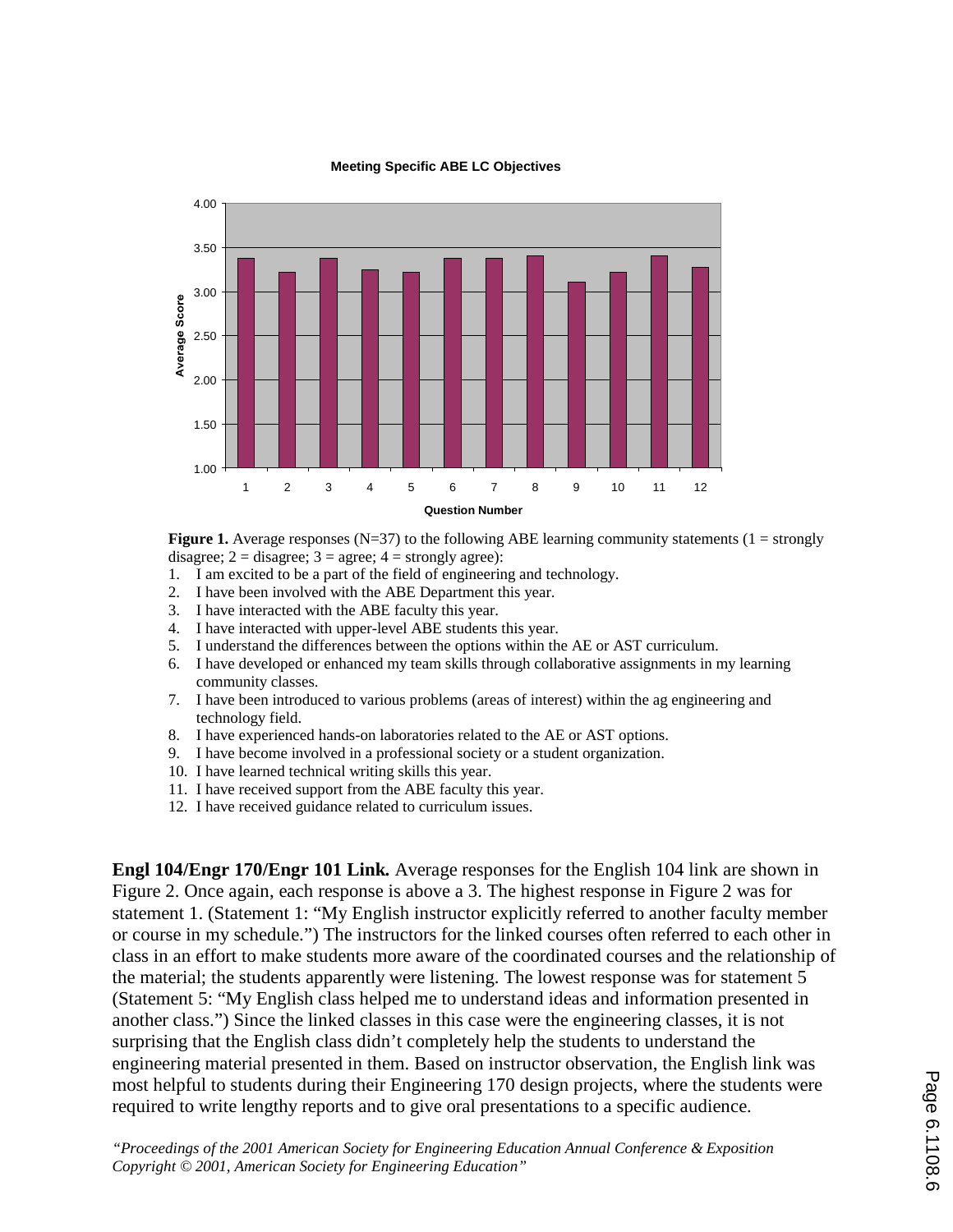#### **Engl 104/Engr 170/Engr 101 Link**



**Figure 2.** Average responses (N=11) to the following ABE learning community statements related to the English 104 link (1 = strongly disagree; 2 = disagree; 3 = agree; 4 = strongly agree):

- 1. My English instructor explicitly referred to another faculty member or course in my schedule.
- 2. My English class discussed ideas or topics that were also presented in another class.
- 3. My English class read materials about ideas and topics that were presented in another class.
- 4. My English class composed written work that helped me apply concepts and principles to the written work in another class.
- 5. My English class helped me to understand ideas and information presented in another class.
- 6. I thought about how different ideas in my English class fit together with ideas in other classes.

**Engl 105/Engr 160/AE 110 Link.** Almost identical responses for the English 104 link are found in Figure 3 for the English 105 link with the engineering problem-solving course (Engr 160) and AE 110 (Experiencing ABE). All responses were above 3. The response for statement 5 increased the most when compared to that English 104. (Statement 5: "My English class helped me to understand ideas and information presented in another class.) The reason why students perceived English 105 (introduction to argumentative writing) to be more helpful to understanding material from other courses than English 104 (general composition) may have been the result of the material taught in the composition courses, as well as the engineering courses to which the composition courses were linked. The argumentative writing addressed in English 105 was a very nice fit with the material being taught in Engineering 160 (engineering problem solving)—in both classes, students were often asked to make a claim and to provide support. The difference was almost certainly not due to differences between instructors, because the same individual taught both English 104 and 105.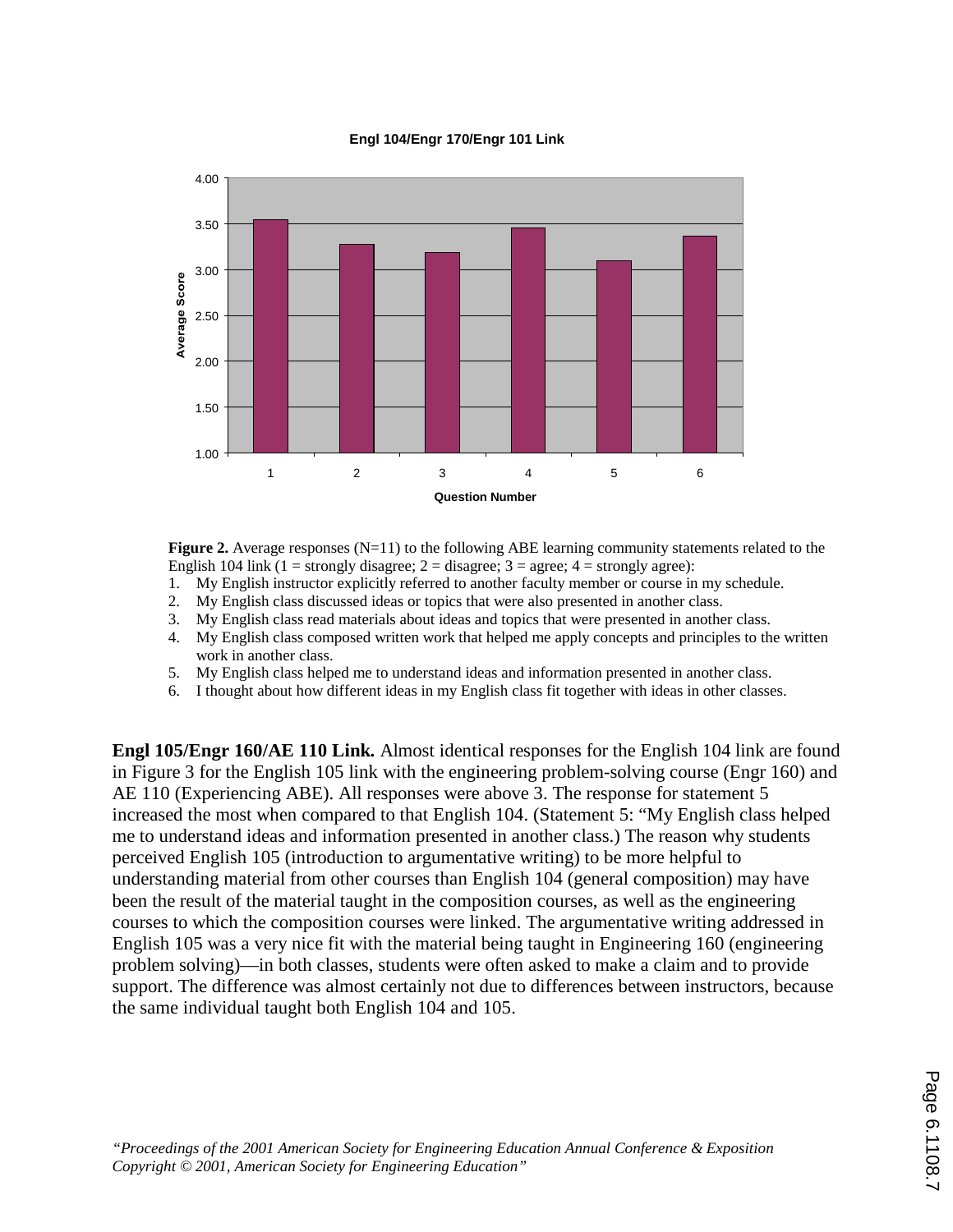#### **Engl 105/Engr 160/AE 110 Link**



**Figure 3.** Average responses (N=24) to the following ABE learning community statements related to the English 105 link (1 = strongly disagree; 2 = disagree; 3 = agree; 4 = strongly agree):

- 1. My English instructor explicitly referred to another faculty member or course in my schedule.
- 2. My English class discussed ideas or topics that were also presented in another class.
- 3. My English class read materials about ideas and topics that were presented in another class.
- 4. My English class composed written work that helped me apply concepts and principles to the written work in another class.
- 5. My English class helped me to understand ideas and information presented in another class.
- 6. I thought about how different ideas in my English class fit together with ideas in other classes.

**Peer Mentors.** We had twenty peer mentors in our program for the 1999-2000 year. At the end of the spring semester (2000) the LC participants were asked an open-ended question in a survey: "How helpful was your peer mentor?" As a whole, the peer mentors were found to be very effective. The only negative comments had to do with peer mentors occasionally missing labs. Below are some of the student comments related to the peer mentors:

- He was always willing to meet whenever the group was able to meet. He always helped out when typing up the labs.
- We had a great time. He introduced me to more people and got me more involved.
- He was a nice guy to talk to and he was always helpful when we didn't know how to solve some equations or didn't understand the questions.
- She helped us out very much and encouraged us to be there for the workshop hour that we had once a week.
- He was a good guy to work with. He often offered encouragement, and was always interested in how we were doing in classes, etc.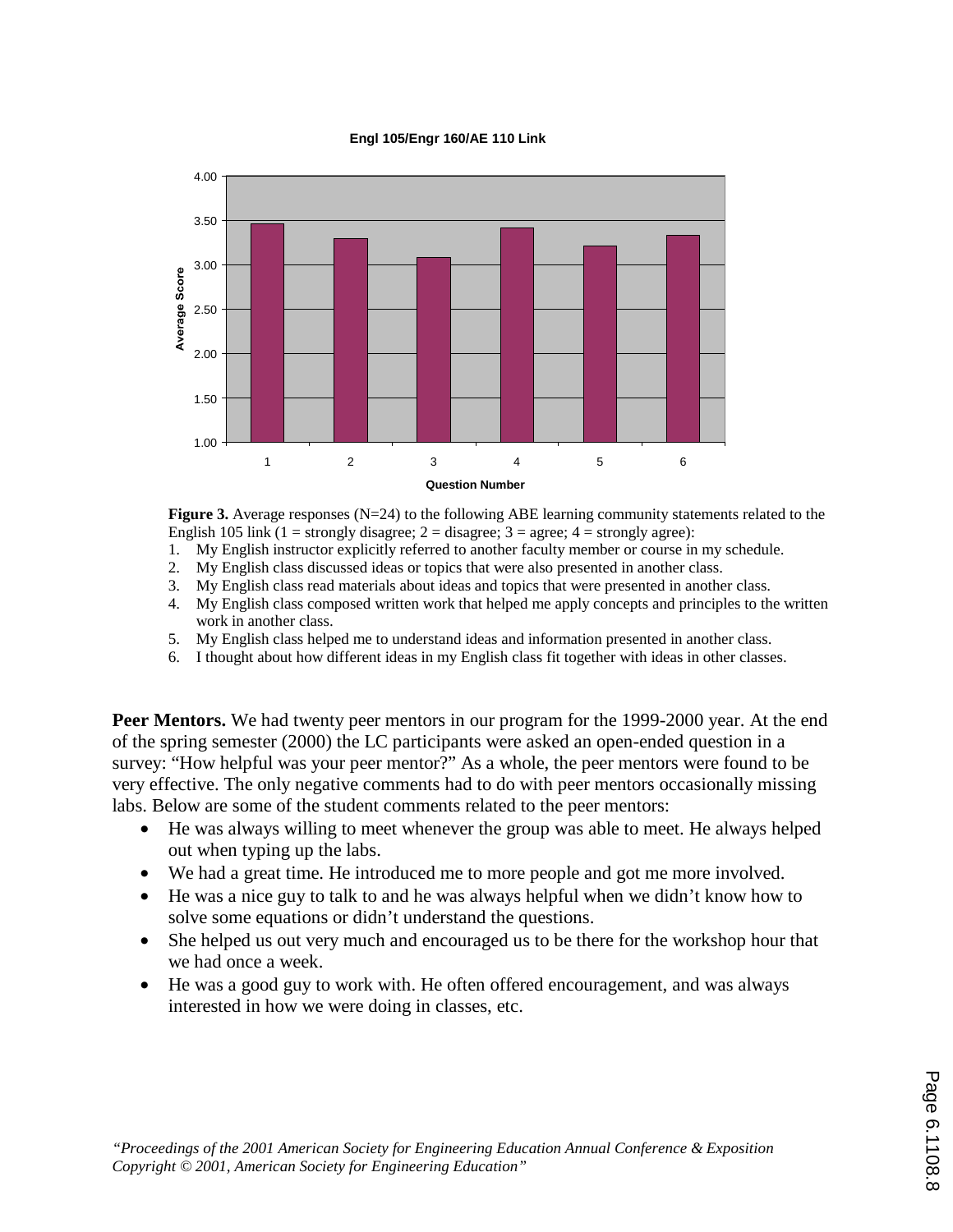### *Focus Group Results*

In addition to our 1999-2000 year end survey, we collected data from three focus groups conducted during the Fall 2000 semester. Nine first-year, first-semester students volunteered to participate in the focus groups, which were conducted by a graduate student researcher. In general, students' comments echo the perceptions reported in the surveys; however, the surveys do not adequately capture the students' perceptions of the benefits of having linked courses. During their focus groups, the students reported that they often wondered why they were taking a non-linked course (in this case chemistry), an issue they reported not having with a linked course (in this case English).

- Student 1: [The engineering professor] has lots of good input I think. It kind of makes you realize how you're going to have to use English in the future. 'Cause I always thought that English doesn't matter. Who's gonna need it when you get a job? But I guess you'll have to write papers, too.
- Student 2: He kinda does a good job of making it relate—English to engineering which is nice, 'cause there are a lot of times you go to classes and you're like, 'why am I here?' I go through that every day in chemistry.
- Researcher: You go through what every day in chemistry?

Student 3: Why am I here.

Student 2: Why do I go to chemistry... *(data from focus group transcript dated 9/28/00)* 

In addition, the students reported that they liked being in an English class exclusively for engineering and technology majors, because it made them feel less intimidated.

- Student 2: English…is such a small class and it's focused towards us a lot which is nice.
- Student 4: Everybody is the same, everybody who's in that class doesn't like English, so that's nice.
- Student 5: It helps us out quite a bit.

Student 4: I mean in other classes you'd have some kids who really love English, [who are] majoring in it, and us—we'd be lost. It's nice that way.

*(data from focus group transcript dated 9/28/00)*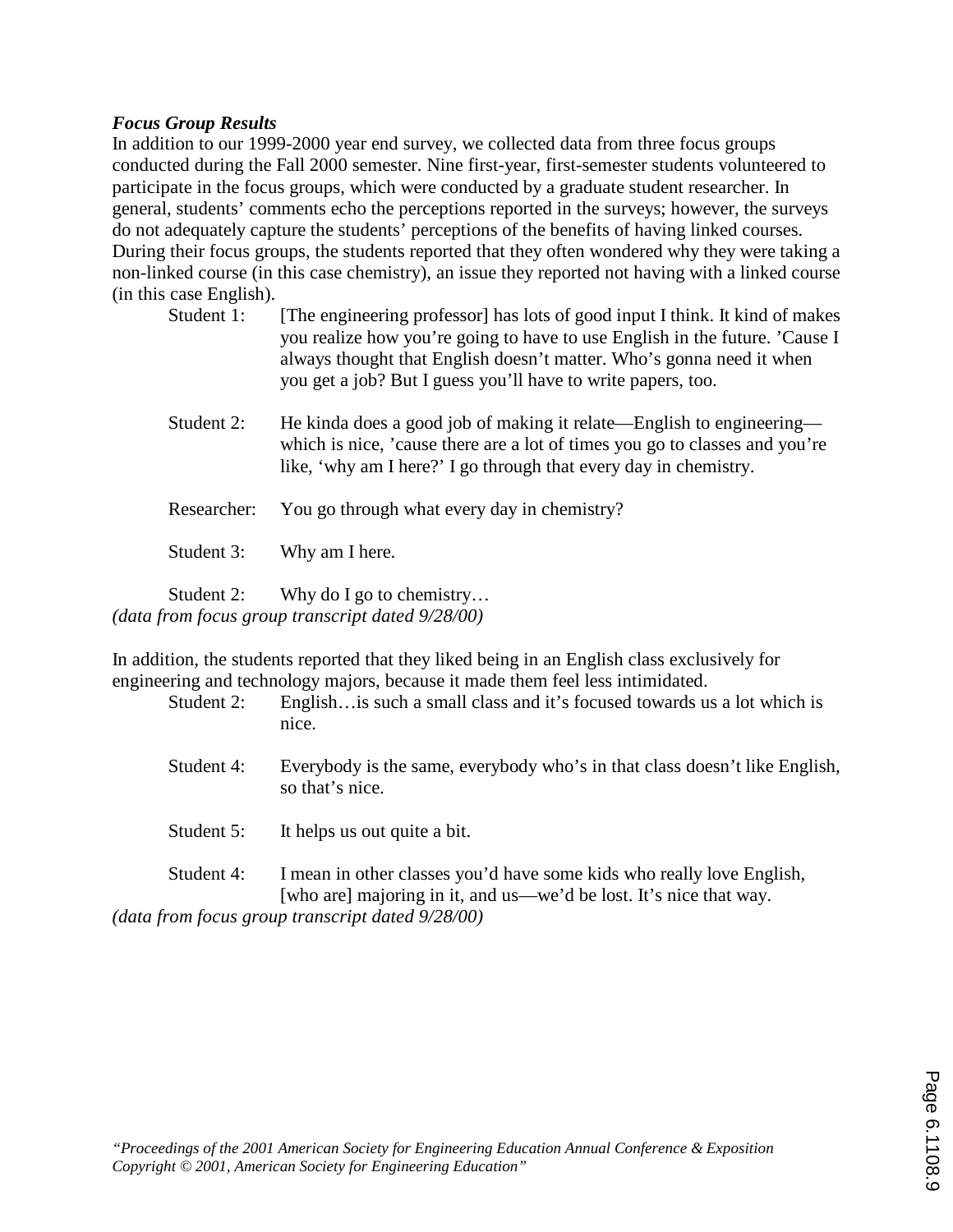## **Conclusions**

The retention rate for first-year students in the AE program has increased from 47.6 percent for the 1997/1998 academic year to 86.2 percent for the 1999/2000 academic year. (Currently, the retention rate for the 2000-2001 academic year is even higher than last year—91.3 percent of the entering first-year students have been retained after the Fall 2000 semester). The development of an ABE LC has given first-year students an opportunity to develop strong academic and social communities that give them a higher potential for academic success. The specific objectives of the LC were met as indicated by the student survey.

Our comprehensive objectives were also largely met based upon the formal assessment efforts and upon instructor observation. The one objective we have not yet addressed adequately is comprehensive objective #3) To increase recruitment of students into the ABE curricula, especially underrepresented students (women and minorities). We are actively working to meet this objective and will continue to focus our efforts toward recruitment issues.

The link between the first-year composition courses and the engineering courses was a great success as determined by the survey and focus group responses. Students were aware of the link and saw the benefits of the link. Students in the composition courses wrote papers related to their chosen field of study and also used their newly learned technical writing skills when writing reports for their engineering courses. In addition, the instructors of the linked courses have expressed a great deal of satisfaction as a result of having the opportunity to work within the collaborative environment fostered by the learning community.

Finally, we would like to again return to the students' perceptions. The following student comments related to the learning community were written as part of an assignment for English 104 (Fall 1999):

- $\triangleright$  I especially like the classes that have an Ag. [agriculture] focus, like English 104. This makes the class more interesting because your reading and writing and even discussing things you enjoy.
- $\triangleright$  Having classes with people that have the same interest helps to establish a good support system. The English class is easier to relate to when it is based around agriculture topics. Knowing the other students in classes helps when studying. You always have someone to contact for questions or help.
- $\triangleright$  Personally, I have found that I like the learning team atmosphere. I can only compare it to two classes (Math 165 [Calculus I] and Chem 155). Those classes are larger in size and you don't feel as important.
- $\triangleright$  To me there isn't much change from a normal class. As far as the English class goes, I love the fact that we do stuff on agriculture and subjects related to our studies. I tell other people in my house about, and they all say that they wish they were in the same class.